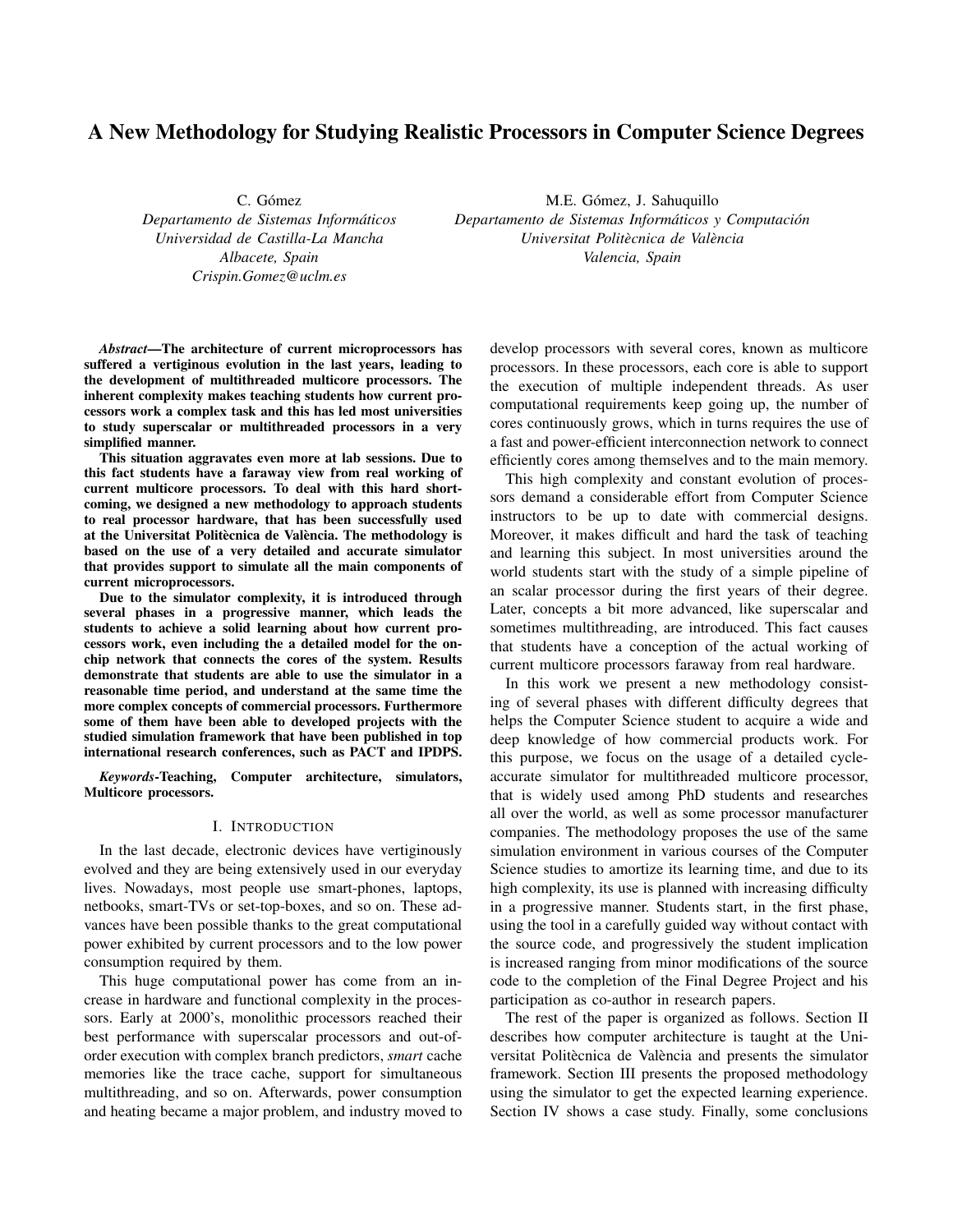are drawn in Section V.

### II. COMPUTER SCIENCE TEACHING

## *A. Computer Architecture at the Universitat Politecnica de ` Valencia `*

This section describes teaching of current processors in the Computer Science degree at the Universitat Politècnica de València. Computer architecture is organized and studied in several courses. To focus this paper we will concentrate in processor related topics. At the second year, the *Computer Structure* course presents the pipeline of a simple processor to the students. After that, in the *Computer Architecture and Engineering* course, we study (at the fourth academic year- courses are annual) extensions to the base pipeline to support speculative execution. Nevertheless, in both courses the focus is mainly educational and its aim is to define and clarify the most basic concepts. These courses must provide the pillars to provide a wider and deeper training in subsequent courses. However, this is usually accomplished by means of simplifications that make wider the distance between the studied processor and the commercial ones.

The offered courses that have a closer approach to commercial products are: *Advanced Processor Architectures* studied both in the last year of the degree (Computer Engineering specialization) and in the master degree in Computer Engineering; and *Networks on-chip* also offered in the Computer Engineering master degree. Both courses can be chosen to be studied by students that are interested in having a more accurate view of how real hardware works. These courses are fully complementary and students are encouraged to study both of them, since it is not possible to understand the impact on performance of current commercial processors considering only one of them without considering the other one as well. Keeping this scenario in mind, during the last academic year we have developed and implemented a new methodological approach that includes both courses as if they were only one. The benefits of this approach is twofold. On one hand, students analyze and realize how the different system components interact each other to obtain a single overall system performance. On the other hand, students only need to learn the use of a single tool in an incremental way, thus making easier the learning of complex simulators. Both benefits provide students worth and invaluable skills in future research or professional activities.

## *B. Problem: the increasing gap between theory and real hardware*

The ever evolving processor architectures have forced to continuously update teaching contents to bring them as close as possible to real commercial products, with the aim to provide a relatively updated training to students. This continuous update requires to adapt both the theoretical contents that are studied at classroom and practical contents that are trained at lab.

Concerning practical contents that are trained at laboratory, several simulators are usually used depending on the semester and the aim of the course. Among the typical simulators that are being commonly used, we can find DLXV to study the processor pipeline: the datapath, the instruction flow through the distinct pipeline stages, solving data-hazards, and so on. DLXV is a straightforward simulator quite easy to be learned and used, which comes in handy for learning the understanding of simple scalar processors, which are the base of current superscalar processors. Nevertheless, DLXV does not provide teaching support to study monolithic superscalar processors or multithreading since it cannot model them. This causes a very important gap between theoretical and practical contents, since main theoretical contents are not developed in a practical manner at lab sessions, which as it is widely accepted, helps the reinforcing and understanding of theoretical concepts. Most universities do not cover this gap and more complex and complete simulators, like SimpleScalar [1], Sniper [2] and Multi2Sim [4] that can model those concepts, are exclusively used by PhD students. This is a clear mistake since the support that these tools provide in the laboratory to get a solid understanding of complex concepts is not exploited at all.

The methodology proposed in this paper addresses this problem at its early stages, which also stimulates the interest of students in computer architecture by gradually involving them in more complex scenarios. Next, we describe the main characteristics of the simulator used to develop this methodology.

#### *C. Chosen the Simulator*

Our aim was to select a single long-life simulator able to be used in first years courses but also in more advanced courses and even in the development of the PhD Thesis, if students are interested, without changing the experimental framework. To cover all these courses the simulator must be able to model current processors in a detailed way but in the first years the simulator complexity must be hidden. Because of this reason, we have chosen Multi2Sim (M2S) that is capable to model superscalar pipelined processors, multithreaded and multicore architectures, graphics processing units (GPUs). Moreover it supports the more common benchmark suites used in research. M2S belongs to the category of application-only simulators, since it allows to execute one or more applications without having to boot an operative system. In addition, it has to be noticed that M2S is an open source project that can be freely downloaded from [6].

The used programming paradigm in this simulator can be split in two main modules: functional and detailed simulation. Functional simulation consists just in a emulation of the input program that has the same behavior that the program would have when executed in a native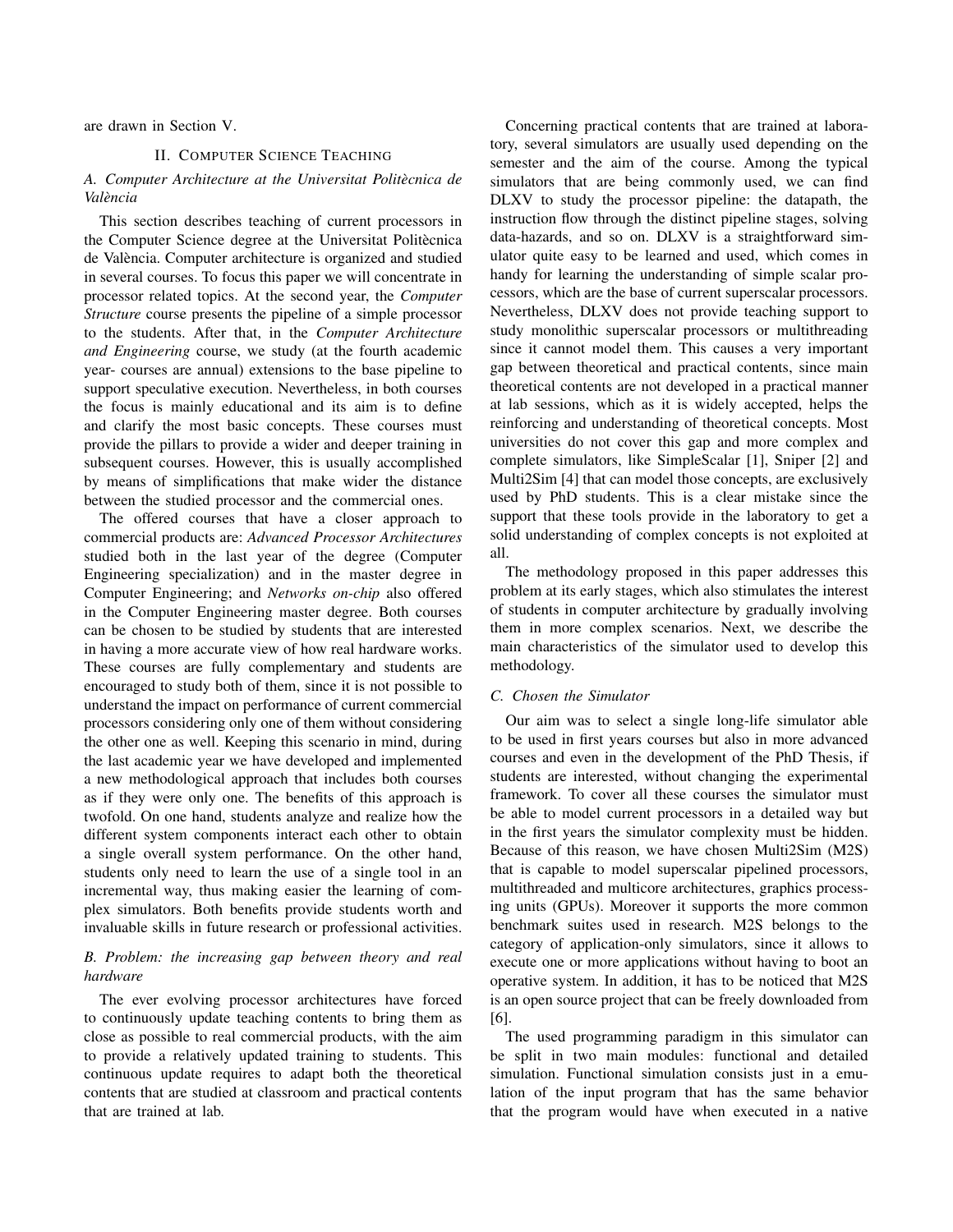x86 machine. Detailed simulation offers a model of all the structures of the processor: cache memories, CPU functional units, interconnection network, etc. The core is pipelined in six stages (*fetch*, *decode*, *dispatch*, *issue*, *writeback* y *commit*), and it is able to perform speculative execution. The number of threads per core and the number of cores are configurable. The framework allows the modeling of the different multithreading paradigms: coarse grain (CGMT), fine grain (FGMT), and simultaneous (SMT).

Memory hierarchy configuration is highly flexible. The user can define as many cache memory levels in the hierarchy as needed and the number of cache memories in each level is completely configurable (cache coherence is guaranteed by means of a MOESI protocol). Cache memories can be split into data caches and instruction caches or can be unified, they can be private or shared by several cores; threads, or GPUs, and the address range per each cache memory can be also configured.

The interconnection network among the different levels of the memory hierarchy is also widely configurable with a simple model that allows the definition of end nodes (memories or cores), switches, links, the topology and the routing algorithm.

Additionally, the simulator can generate a detailed report of statistics related to the cores pipeline, classifying them per thread and core. This report present generic simulation results (like execution time), and statistics per each hardware structure (ROB, IQ, branch predictor), and pipeline stage.

The simulator generates also a similar report for the memory hierarchy that contains a section per each cache module, main memory module and the interconnection network. For each memory module (either cache or main memory) the report shows the number of accesses, hits, misses, reads, writes, etc. Concerning the interconnection network, the user can obtain the utilization of the links, the used bandwidth, the number of transmitted messages, the average utilization of the buffers, and so on.

The simulation framework also provides user-friendly debugging tools. For instance, the pipeline debugger is a tool integrated in the simulator that can be used to graphically observe the pipeline execution time diagrams of the detailed simulations, in which the user can see a cycle-by-cycle trace of a given stage with a graphical representation of the executed uops.

Furthermore, from version 3.0, M2S has enhanced its simulation capabilities with a model for AMD GPUs, that also has its own pipeline debugger. This debugger is a graphical tool to analyze the execution of the OpenCL code in the corresponding simulator unit.

In the latest versions, M2S uses the INI file format for all its input and output files. An INI file is a plain text file used to store configuration and statistical reports of the simulations.

Finally, M2S has been adapted to provide statistics in the

format required by McPAT, which is an integrated modeling environment for power and area consumption that supports thorough design exploration for multicore processors.

## III. PROPOSED METHODOLOGY

The methodological approach consists of four phases with an increasing difficulty degree. The objective is to provide to the interested students a solid basis of knowledge about realistic processors architecture by allowing them to have a progressive iteration with the simulator. The defined phases are:

- <sup>∙</sup> **Modify simulation parameters:** As aforementioned, as the simulator is very complex, students start using it as a black box. They do not look into the source code and just run different simulations by changing several simulation parameters like branch predictor, issue width in the cores, or link bandwidth in the network. In this way, students can understand how to launch simulations, how to read the statistics reports, how the different parameters affect the performance of the system, and they can see how to apply several of the theoretical concepts that have been taught in the classroom. This first step is done in a very guided way, so we propose to implement it in the practical lessons at lab.
- <sup>∙</sup> **Modify simple source code bits:** After the previous phase, the student should have enough background with the simulator to modify small chunks of the source code and implement very specific and welldelimited functionalities. For instance, the student could implement the prefetching mechanism for the cache memories. Notice that this is still a very initial step so this again has to be done with a careful guidance by instructors, for instance, we have given students a very simple prefetching mechanism and they have been asked to study it and implement several new prefetching mechanism from it. This is mainly a phase which aim is that the student loses the fear to modify the source code of a large simulator, but notice that highly modular. In addition to the already implemented functionality, we suggest to provide also a detailed report describing the source code for students. For example, we prepared a report for implementing the prefetcher, which describes how the memory hierarchy is modeled in the simulator, referring to specific functions and files inside the source code. At the end of this phase students are ready to face more important challenges with the simulator. In our experience this phase is best performed as Final Work of the course by students.
- <sup>∙</sup> **Implement complete functionalities:** The students that succeed in the second phase would usually have stronger curiosities and would like to face larger challenges that will allow them to go deeper in their knowledge about all the details of the processor architecture.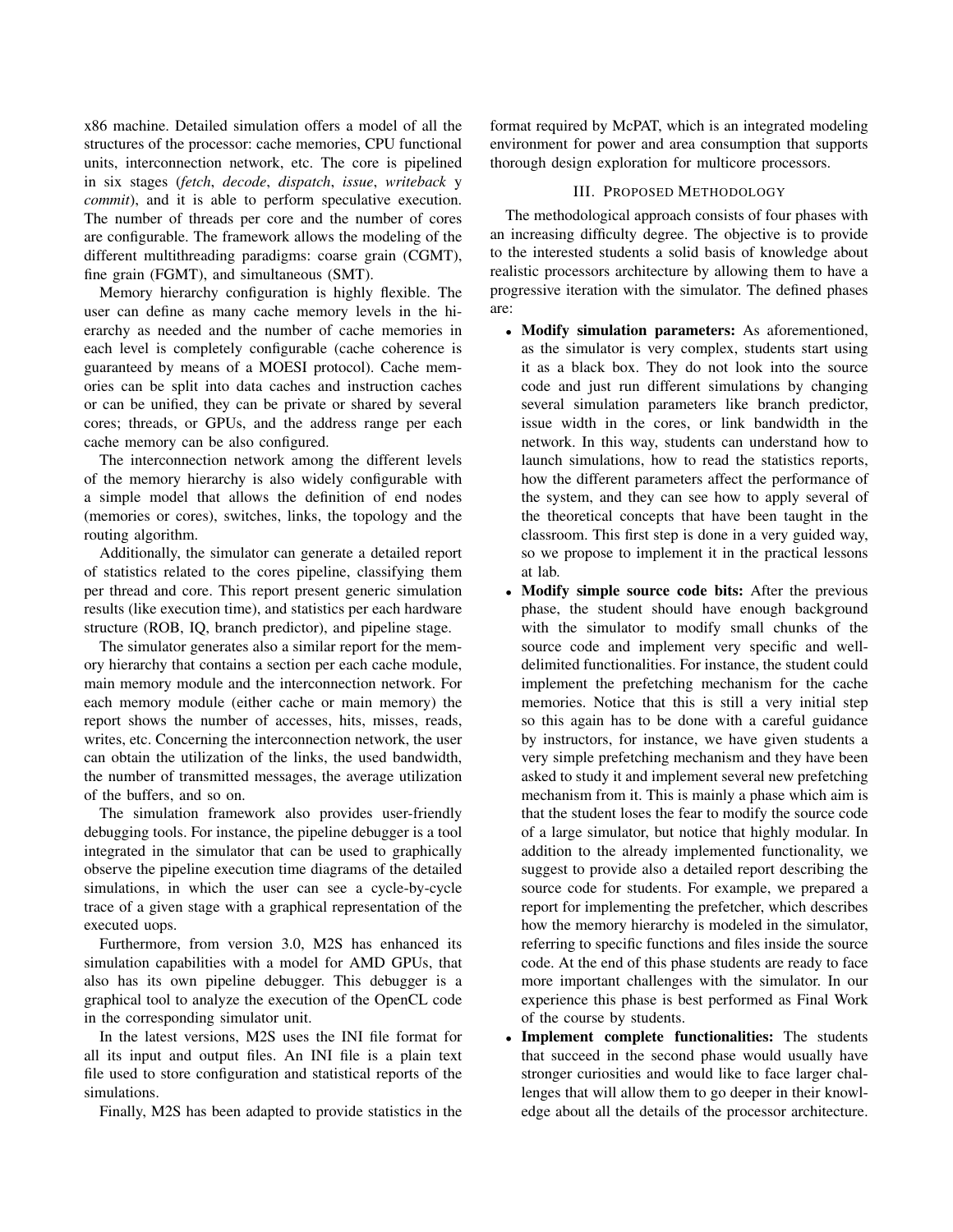In this phase, we propose to give students autonomy enough to completely implement a full functionality from scratch. This step can best fit for Final Project degree or Master Project degree. The results obtained by our students during this phase have been astonishing and they have been even published in top-notch conferences like IPDPS and Euro-Par.

<sup>∙</sup> **Complete autonomy:** The students that complete the previous three phases will be in a privileged position to start their PhD studies, since they will have at least one year of experience with a simulator and researching which will nicely benefits their PhD results.

## IV. CASE STUDY

This work focuses in the implementation of the first two methodology stages. The methodology has been successfully implemented during the last academic year in two courses at the Universitat Politècnica de València. These courses are *Advanced Processor Architectures* offered in the Computer Science degree and *Networks on-Chip* offered in the Master Degree of the Department of Computer Engineering. In both, M2S has been introduced gradually to the students.

#### *A. Work choices and learning stages*

A key point for the success of any methodology is that the work to be done by the students motivates them. With this aim, we have chosen as a baseline system a multicore processor that implements a mesh topology as interconnection network, which is representative of current and next microprocessor generations. With this baseline processor system, the students have to complete several learning stages in a progressive way, and each step forward must motivate them go ahed to the next one. Keeping this idea in mind, we propose the following main four stages:

- <sup>∙</sup> Baseline system modeling.
- <sup>∙</sup> Execution of multiprogrammed benchmarks.
- <sup>∙</sup> Execution of parallel benchmarks.
- <sup>∙</sup> Prefetching mechanisms implementation.

#### *B. Baseline system modeling*

The student has to obtain only the knowledge about the simulator that is required to reach the desired learning stage. Unlike to what it is typically done in PhD students, it is not advisable to make a thorough tutorial about the simulator before starting the work, as this would discourage the students. To overcome such a problem we opted for a "learn as you work" methodology.

As an initial step to make this approach feasible, instructors of the courses mentioned above have prepared a detailed simulator guide. This is not a typical simulator guide but it combines and makes relations between theoretical



Figure 1. Proposed base system.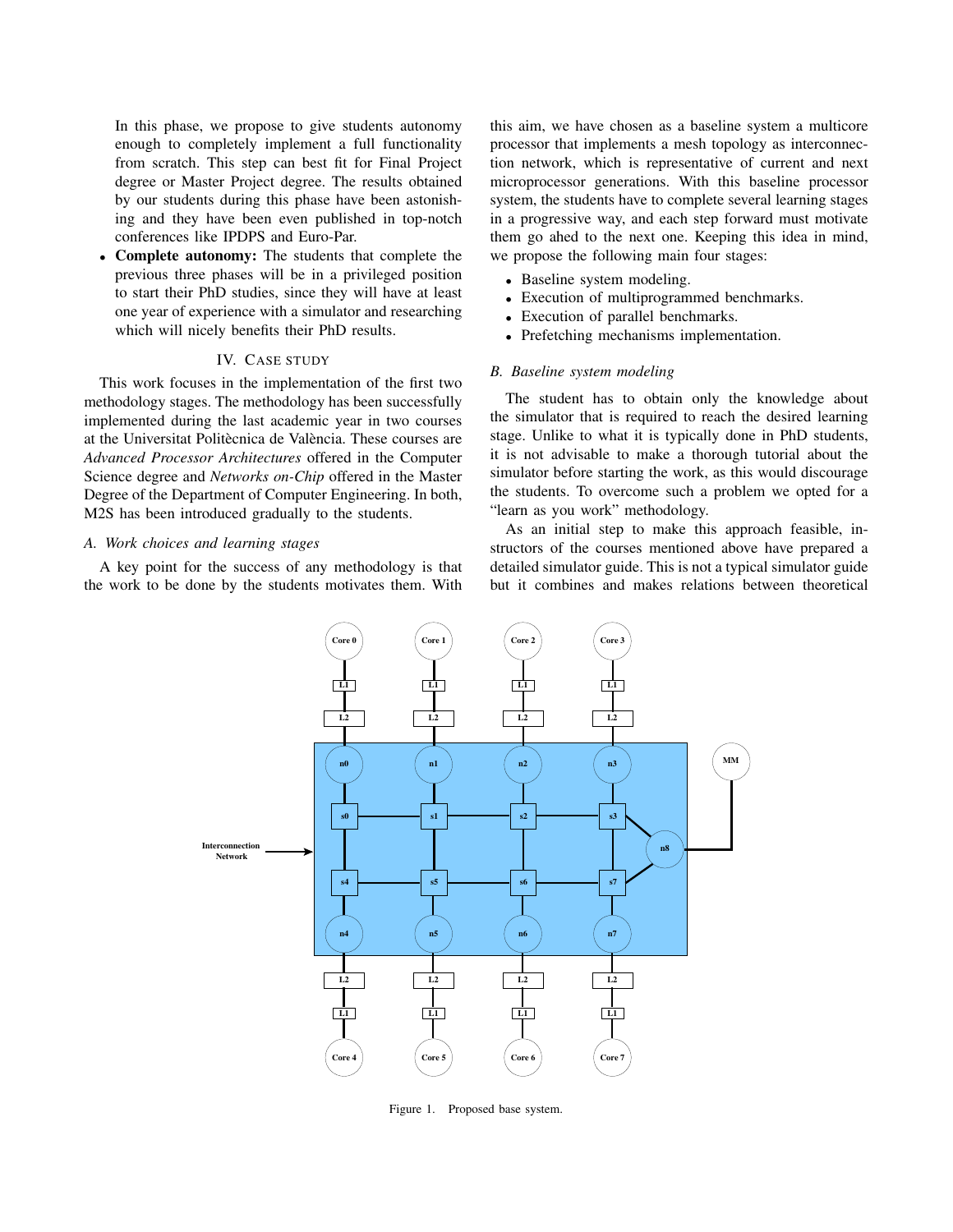concepts presented in the lectures and practical aspects. This guide describes the elements that can be modeled with the simulator: cores, cache memories, and interconnection network. For each of these elements, the guide explains its operation and role in the system, and it provides a brief description of the main configuration parameters for them and the expected consequences when changing them. For instance, in the case of the core the guide shows how to change the branch predictor; in the case of a cache memory it explains how to change the size of the cache block or the access latency; and in the case of the interconnection network it shows how to change the bandwidth of the links or the size of the buffers at the switches. Moreover, when describing the cache memories the guide shows how to model the whole memory hierarchy, interconnecting the cache memories of all the cache levels among them, to the cores and to the main memory. In a similar way, it explains to the students the correct way of defining an interconnection network inside the chip to connect all the different cache memories.

After explaining to the students how to model the distinct system components in the simulator, we present and describe them the baseline system to be modeled. To start with, we have chosen an 8-core CMP with private L1 and L2 caches, interconnected by a mesh topology as depicted in Figure 1. In order to easy the work, we provide the baseline model to the students, with the required configuration files (core, memory hierarchy and interconnection network) to model this system.

In listing Example 1, we show a small fragment of the configuration file for the interconnection network namely *mesh*. In particular, as can be seen in the example this file configures the global network parameters like link bandwidth and buffer size, and the topology and routing algorithm. In the example, the piece of listing shown specifies the connection of node 0 and switch 1, and the routing table associated to switch 0.

Listing Example 2 presents part of the configuration file of the memory hierarchy. It contains the size and access latency for the caches, in this case L1 and L2 caches, the geometry of caches ( the piece shown only specifies the ones connected to node 0), their location in the memory hierarchy, the L1 to L2 connection, and the connection of the L2 cache to the main memory through the *mesh* network defined in Example 1.

### *C. Execution of multiprogrammed and parallel loads*

It is important that students experience with standard benchmarks that are used in actual processors and are extensively used by the scientific community, and realize how their model is able to correctly execute them. With this idea in mind, we have chosen the SPLASH2 benchmark suite [5] and the SPEC-CPU 2006 benchmark suite [3].

Example 1. Interconnection network configuration file.

```
Network . mesh ]
  DefaultInputBufferSize = 128DefaultOutputBufferSize = 128DefaultBandwidth = 64
;;;;;;;;;; NODES ; ; ; ;;;;;;;
[ Network . mesh . Node . n0 ]
Type = EndNode
...
; ; ; ; ; ; ;; SWITCHES ;;;;;;;;
[ Network . mesh . Node . s0 ]
Type = Switch
...
; ; ; ; ; ; ; ; ; ; LINKS ; ; ; ; ; ; ; ; ;[ Network . mesh . Link . s0s1 ]
  Source = s0Dest = s1Type = Bidirectional
[ Network . mesh . Link . s0s4 ]
  Source = s0Dest = s4Type = Bidirectional
[ Network . mesh . Link . n0s0 ]
  Source = n0Dest = s0Type = Bidirectional
...
; ; ; ; ; ; ; ; ; ; ROUTING TABLES ; ; ;;;;;;;;
[ Network . mesh . Routes ]
  ...
  s0 \tcdot to \tcdot n1 = s1s0 \tcdot to \tcdot n2 = s1s0 \tcdot to \tcdot n3 = s1s0 \tcdot to \tcdot n4 = s4s0. to \ln 5 = s1s0 . to . n6 = s1s0 \tcdot to \tcdot n7 = s1s0 \tcdot to \tcdot n8 = s1...
```
To relax the amount of work, we provide the students the scripts to launch the applications from these two benchmark suites and students are asked to get an initial performance study of the system by measuring three main performance metrics: execution time, instructions per cycle (ICP), and network latency.

After this first contact with the simulator, students are asked to extend the baseline system to model specific microarchitectural techniques.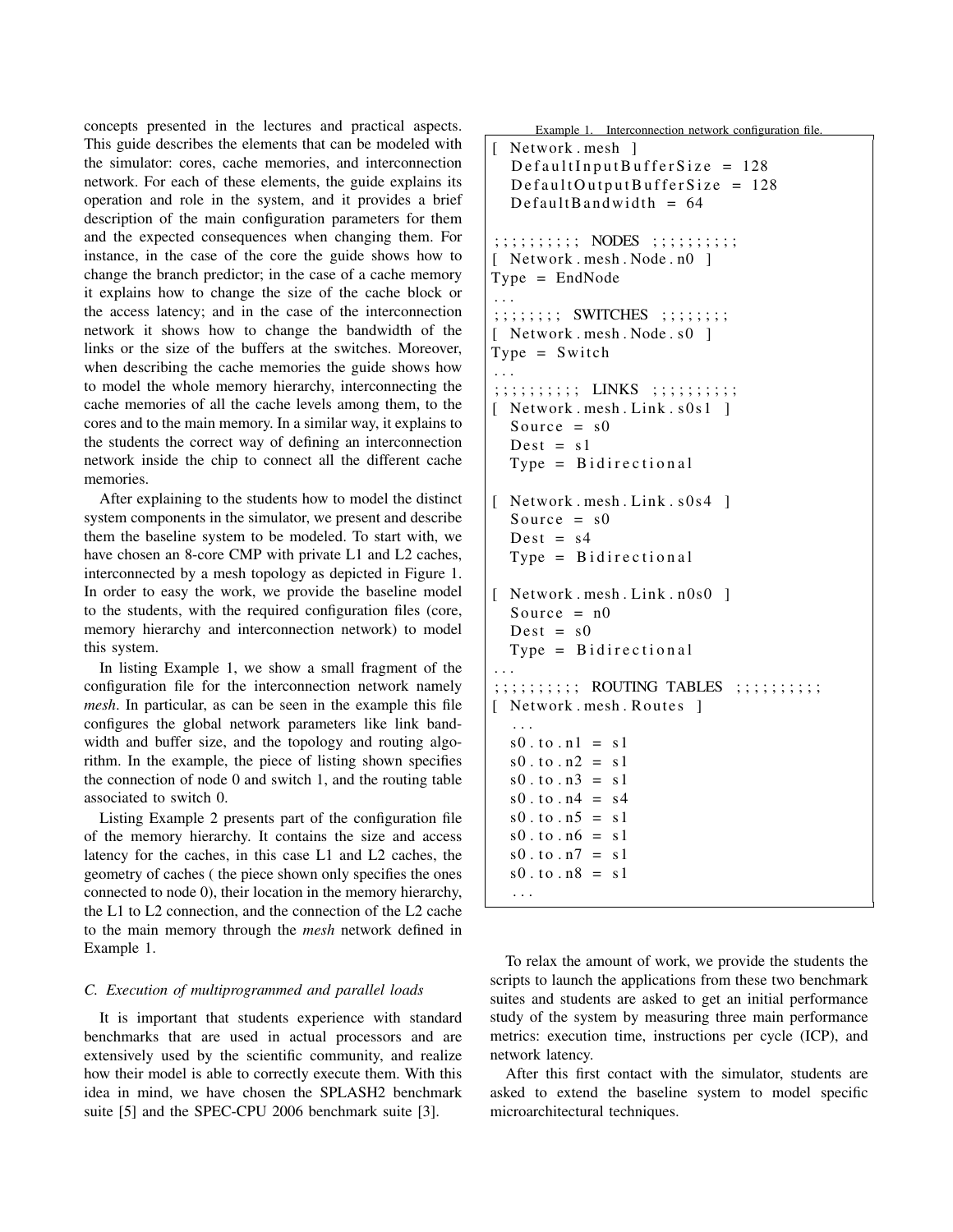Example 2. Memory hierarchy configuration file.

[ CacheGeometry 11 ]  $Sets = 128$ Assoc  $= 4$  $BlockSize = 64$ Latency  $= 1$ [ CacheGeometry 12 ]  $Sets = 1024$ Assoc =  $32$  $BlockSize = 64$ Latency  $= 10$ ... # Level 1 Caches  $\lceil$  Module dl1 –0 ] Type = Cache Geometry = l1 LowNetwork =  $net -0$ LowModules =  $12-0$ [ Module il1 −0 ] Type = Cache Geometry  $= 11$ LowNetwork =  $net -0$ LowModules =  $12-0$ # Level 2 Caches # [ Module l2 −0 ]  $Type = Cache$ Geometry  $= 12$ HighNetwork =  $net-0$  $LowNetwork = mesh$ LowNetworkNode = n0 LowModules =  $mod-mm-1$ ... # Main memory [ Module mod−mm−1 ] Type = MainMemory HighNetwork = mesh HighNetworkNode = n8 Latency  $= 200$  $BlockSize = 64$ # Nodes [ Entry core −0 ] Type = CPU  $Core = 0$ Thread  $= 0$ InstModule =  $i11 - 0$ DataModule =  $d11-0$ ...

As an example, they can be asked to model the most common prefetching mechanisms. Due to the complexity of this goal, students must accomplish it in three progressive steps.

To start with, students are suggested to vary the block size for the L2 caches of all the cores; but with two limitations, the new block size has to be multiple of the L1 block size and the total L2 cache size must remain the same. In this way, students should notice that as the L2 cache block size is increased, the system shows a similar effect to prefetching when a miss rises at any L1 cache. The effect is similar to prefetching because when a miss rises in both L1 and L2 caches, the L2 will request it to the main memory, but it will request the failing block and the next  $n$  blocks, since the  $L2$ cache block is bigger than the level 1 one<sup>1</sup>. Keeping this in mind, students have to execute all the benchmarks varying the L2 block size in between 64B and 2KB, and they have to measure the aforementioned performance metrics. When the simulations finish, students have to study the system performance trend as the block size grows. Results must be delivered in a graphic similar to the one shown in Figure 2. In the figure, all the metrics have been normalized to the value obtained with a 64B block size.

## *D. Prefetching mechanisms implementation*

After this first initial study that was designed to provide autonomy and self-confidence with the experimental framework to the students, they are asked to implement several prefetching mechanisms in the simulator. As already mentioned, the simulator is very complex and students are not still very skilled with it at this point, so we have opted to give them some implementations guides for illustrative purposes. In particular, we provide them an implementation of the most simple prefetching technique. Also, we give them a step by step guide on how to implement a new prefetching mechanism.

In particular, we provide implementation details of the *One Block Look-Ahead* (OBL) prefetching mechanism. In the step by step guide, we show how the core code must be modified. We have integrated a queue for the pending prefetches that is looked up at the pipeline *issue* stage, and if there is i) available enough memory, ii) issue width is not being used by normal memory requests, and iii) the memory can accept new requests, then a new prefetch is triggered. In addition, the memory hierarchy has been updated to add a trigger that jumps when a cache miss rises, the trigger in this case generates a new prefetch according to the OBL policy and inserts it in the corresponding queue for pending prefetches.

Once students become familiar with the implementation of this simple prefetching mechanism, they are in an advantageous position to perform their final course project. The following are example of these works:

<sup>1</sup>The value of  $n$  depends on the ratio between level 1 and 2 block sizes.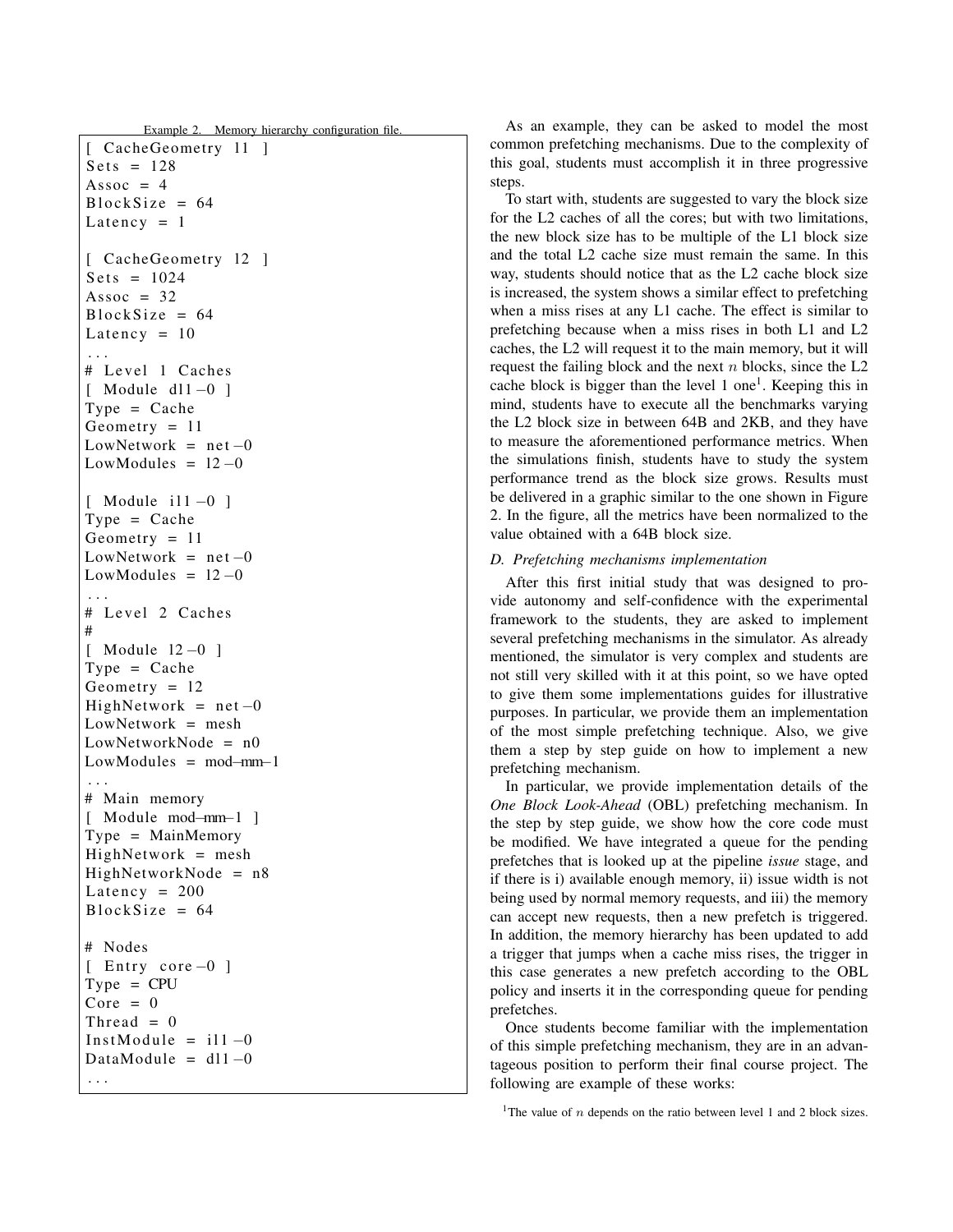

Figure 2. Performance evolution varying the L2 cache block size in the FFT benchmarks. All measurements are relative to the 64B configuration.

- <sup>∙</sup> **-block sequential prefetching:** This work consists in extending the provided prefetching mechanism in order to prefetch not only one block in advance from memory but to bring  $n$  consecutive blocks from memory when a cache miss rises.  $n$  can be defined in the configuration files. Students must study the performance trends for all the benchmarks, by varying the cache block size for  $n$ 1, 2, 4, and 8.
- <sup>∙</sup> **-block stride prefetching:** The difference between this work and the previous one is that instead of working with consecutive blocks, the prefetching technique works with regular strides, which in general provides better results since the previous work is a particular case of this one.
- <sup>∙</sup> **Sequential prefetching for different network topologies:** In this work, students must use the prefetching mechanism and change the topology of the network. This work was heavily focused on studying variations on the network traffic.
- <sup>∙</sup> **Sequential prefetching. Network evaluation:** In this work, the students change the values of the network parameters to study how they affect the system performance. These parameters are mainly link bandwidth, and buffer size at the switches.

After succeeding in these two courses there are several students that are really motivated in the study and or research on processor architecture. From these students, we select the ones that are really interested to improve their knowledge in a Master Thesis or Final Degree Project, and propose them some ideas to extend their work with the simulator to that end.

For instance, some examples of a Final Degree Project could be:

- <sup>∙</sup> **Adaptive prefetching:** In this project the research paper is extended to implement a new adaptive prefetching mechanism that checks the network status before injecting new prefetch requests and adapts its injection to the workload of the network.
- <sup>∙</sup> **Load to core scheduling:** In this project the student studies how to assign certain loads to specific cores in the system to maximize the overall system performance.

#### V. CONCLUSIONS

In this paper we have presented a new methodology that has been carried out during the 2011-12 academic year at the Universitat Politècnica de València to update the lab sessions on computer architecture providing a more realistic framework to the students. It is based on using a detailed simulator that allows us to model the main components of current microprocessors. As the simulator is complex, and the learning time is long, instead of being introduced in just one course, we amortize the learning time by introducing it along several courses.

The methodology has been designed in order to provide students a more realistic learning and sound understanding about internal mechanisms of current processors. This is accomplished by training students to achieve good skills with the simulator, which is achieved by introducing concepts in a progressive way through different courses. Contrary to most